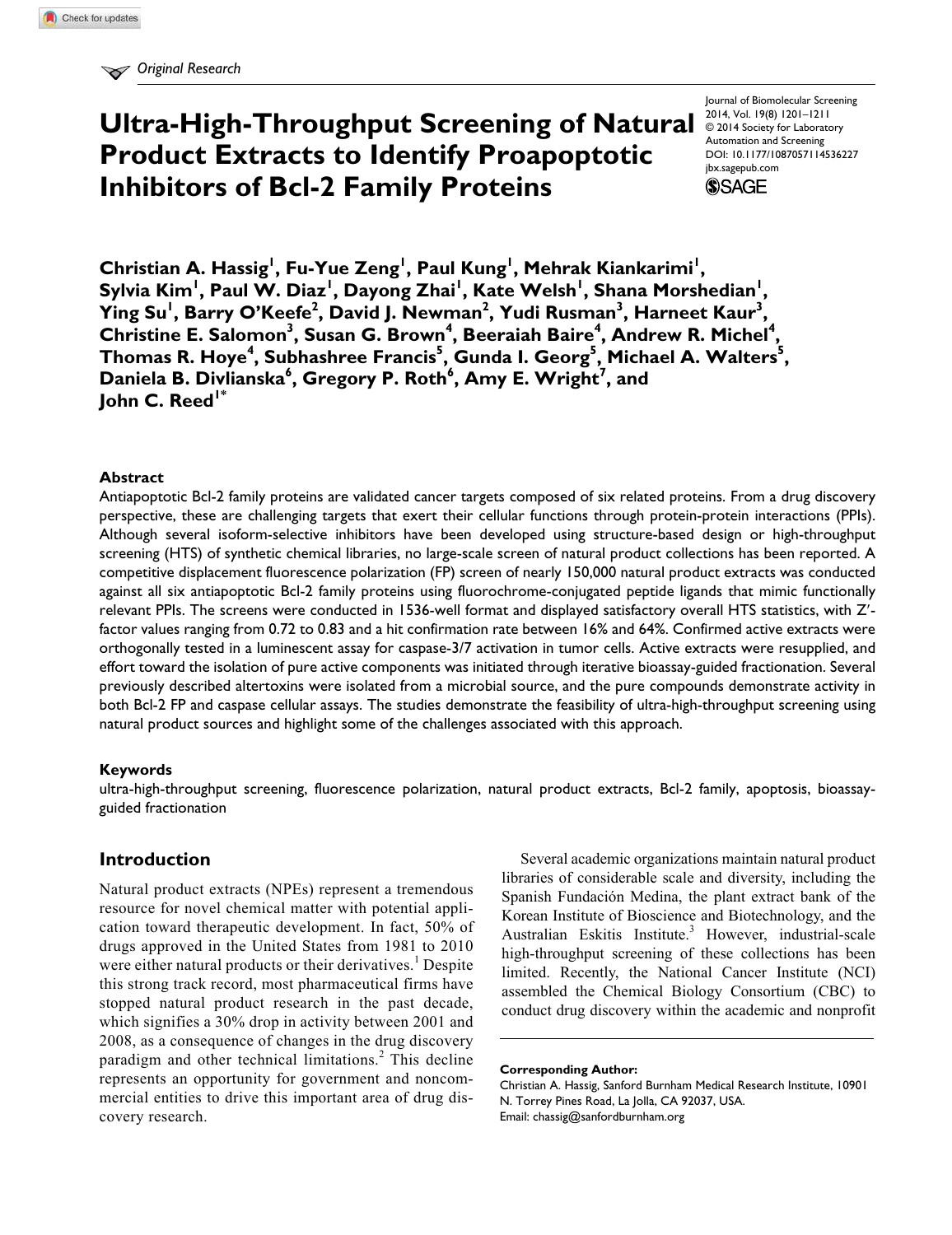sectors. The CBC's directive includes screening to identify novel natural products with potential utility as anticancer agents. A large-scale pilot project was undertaken to screen the NCI NPE collection of approximately 150,000 unique samples against a panel of 10 antiapoptosis cancer targets, including six members of the Bcl-2 family proteins and the BIR2 and BIR3 domains of cIAP1 and cIAP2. This report describes the screening and hit follow-up studies for the Bcl-2 family targets (Bcl-2, Bcl-W, Bcl-X<sub>L</sub>, Bcl-B, Mcl-1, and Bfl-1).

Overexpression of antiapoptotic proteins is a common feature in the pathogenesis and progression of malignancies, making these proteins promising anticancer targets.<sup>4,5</sup> *BCL-2* was the first antideath gene discovered and constitutes a new anticancer target class with far-reaching implications for tumor biology.<sup>6</sup> Multiple members of the human Bcl-2 family proteins have since been identified, including six antiapoptotic members. The Bcl-2 proteins bind and sequester the proapoptotic BH3-only proteins such as Bim, thus blocking cell death. $7$  Bcl-2 family proteins are regulated through myriad posttranslational modifications and interactions with other proteins, but most compellingly, Bcl-2 family proteins regulate all major types of cell death, including apoptosis, necrosis, and autophagy. Therefore, these proteins operate as nodal points at the convergence of multiple pathways with a broad and profound relevance to oncology.

Small-molecule BH3 mimetics that antagonize the interaction between antiapoptotic Bcl-2 proteins and proapoptotic BH3-only proteins represent potential anticancer therapeutics.<sup>8</sup> The rationale for screening natural product collections for compounds targeting the Bcl-2 family proteins has both a biological and a biophysical foundation. From a biological standpoint, it is noteworthy that *Bcl-2* family genes are conserved throughout the animal kingdom and are found in insects, nematodes, and simple marine organisms.<sup>9,10</sup> Plants and microbes have evolved chemical biosynthetic pathways that use natural products to defend themselves against predatory or pathological attack by competing animal species, and thus gene products required for cell survival are ideal targets of such agents. Indeed, examples of natural products targeting Bcl-2 have been found, including those with known anticancer activity. The

most advanced of these is gossypol, a Bcl-2 inhibitory natural product from cottonseeds with a history of use in Chinese herbal medicine. Gossypol has advanced into phase III clinical trials for cancer; however, three other phase II trials were either suspended or terminated, casting doubt on the future development of this agent.<sup>11</sup> From a biophysical standpoint, natural products are attractive as candidate inhibitors of Bcl-2 family proteins because strategies for neutralizing these proteins are predicated on mimicking protein-protein interactions, a task for which more complex chiral molecules found in nature are best suited.

A limited number of synthetic small-molecule inhibitors of Bcl-2 family proteins have been described and are in various stages of preclinical and clinical development, the most advanced of which is ABT-199 (GDC-0199), currently in phase III clinical trials (Abbvie/Roche). ABT-199 is a highly selective and potent inhibitor of Bcl-2, which was generated using nuclear magnetic resonance (NMR)– based chemical fragment screening and structure-based drug design technologies.<sup>12–14</sup> There remains a need for potent agents that act on other members of Bcl-2 family proteins—including Bfl-1 and Mcl-1, which are upregulated in many cancers—but are not blocked by existing compounds. In addition, a potent broad-spectrum Bcl-2 family inhibitor could be superior to chemical entities that target only one member of the family due to the simultaneous overexpression of several members in many tumors. To enable the identification of agents functioning as broadspectrum and isoform-specific inhibitors of these key antiapoptotic proteins, we took a multitarget parallel HTS approach.

This report describes the large-scale crude extract library reformatting, assay optimization, multitarget parallel ultrahigh-throughput screening (uHTS), and bioassay-guided fractionation of active extracts of interest. These efforts have led to the identification of several known, as well as novel, natural products with potential anti–Bcl-2 family activity. Despite efforts to minimize potential interference from nuisance compounds, it was noted that many of the compounds isolated contain structural features that could cause assay interference. Nonetheless, several of the known compounds that were identified have been described previously to possess anticancer activity via unknown mechanisms. Moreover,

Supplementary material for this article is available on the *Journal of Biomolecular Screening* Web site at http://jbx.sagepub.com/supplemental.

<sup>&</sup>lt;sup>1</sup>Sanford Burnham Medical Research Institute, La Jolla, CA, USA

<sup>&</sup>lt;sup>2</sup>National Cancer Institute, Frederick, MD, USA

<sup>&</sup>lt;sup>3</sup>Center for Drug Design, University of Minnesota, Minneapolis, MN, USA

 $^4$ Department of Chemistry, University of Minnesota, Minneapolis, MN, USA

<sup>&</sup>lt;sup>5</sup>Institute for Therapeutics Discovery and Development, Department of Medicinal Chemistry, University of Minnesota, Minneapolis, MN, USA

<sup>6</sup> Sanford-Burnham Medical Research Institute at Lake Nona, Orlando, FL, USA

<sup>&</sup>lt;sup>7</sup>Harbor Branch Oceanographic Institute at Florida Atlantic University, Fort Pierce, FL, USA

<sup>\*</sup>Current address: Roche Pharmaceuticals, Basel, Switzerland

Received Mar 10, 2014, and in revised form Apr 8, 2014. Accepted for publication Apr 26, 2014.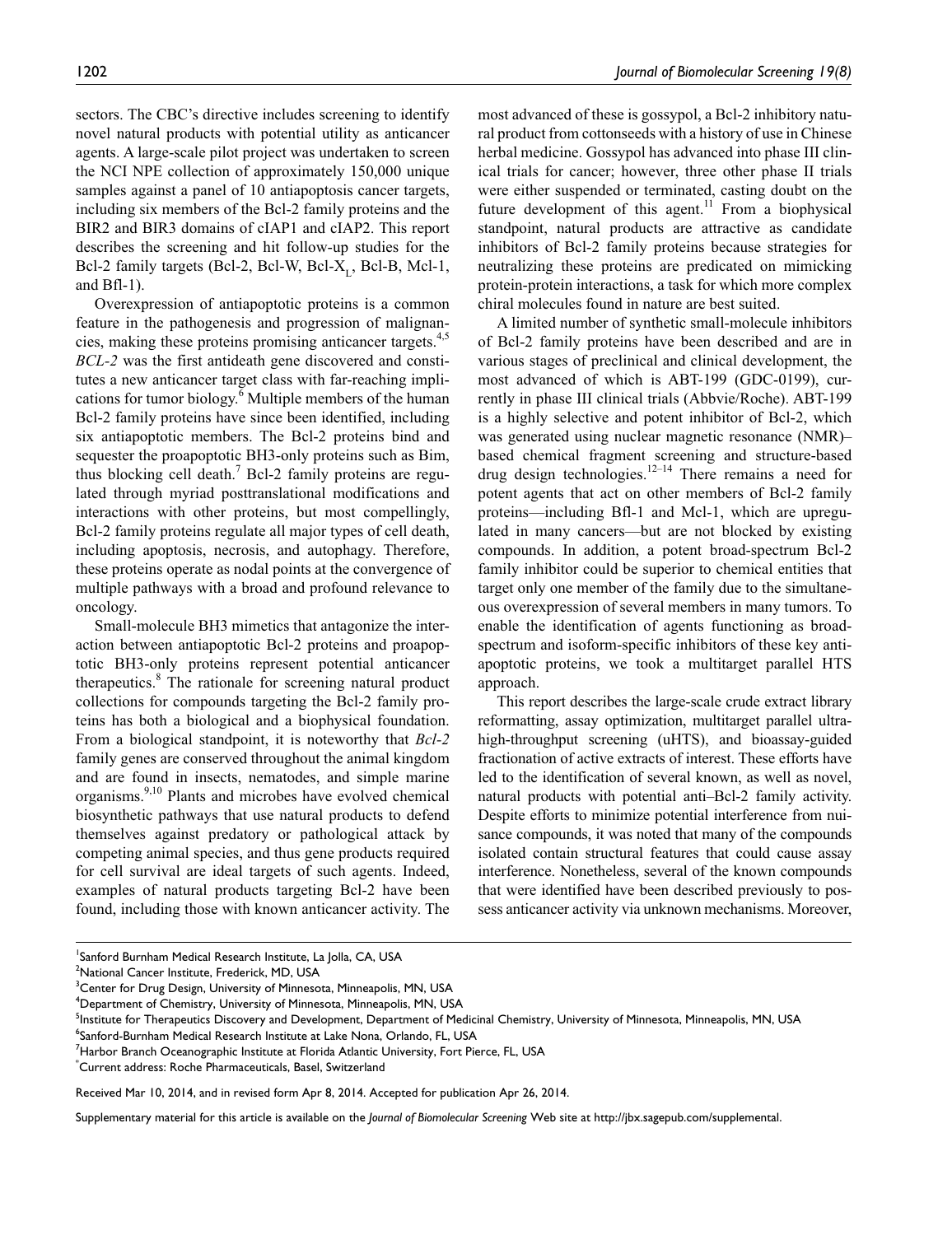the purified altertoxins identified from this screen demonstrated broad-spectrum activity against Bcl-2 family proteins and activated caspase-3/7 in cells, providing the intriguing possibility that their apoptosis-inducing properties may in part be due to the direct inhibition of Bcl-2 family proteins.

# **Materials and Methods**

# *Natural Product Library Reformatting*

The collection of NPEs shipped from the NCI Natural Products Branch contained a total of 148,250 extracts in 1685 microplates of 96 wells at 0.5 mg/well. This collection was composed of 825 organic NPE plates and 860 aqueous NPE plates. Reformatting protocols (96 to 384 and 384 to 1536 plate formats) were optimized with a Biomek FX liquid handler (Beckman Coulter, Brea, CA). Additional information on library reformatting is available in the supplemental materials (**Suppl. Table 1**, **Suppl. Table 2**). NPE transfers from 1536-well source plates into assay plates used an acoustic dispenser Echo 555 (Labcyte, Sunnyvale, CA) or a pintool (High Resolution Biosciences, Woburn, MA).

## *Protein Purification*

GST-tagged proteins containing Bcl-XL, Bcl-2, Bcl-W, Bcl-B, Bfl-1, and Mcl-1 lacking their C-terminal transmembrane domains (last 20 amino acids; ∆TM) were expressed from pGEX 4T-1 plasmid in XL-1 Blue cells (Stratagene, La Jolla, CA), as previously reported.<sup>15</sup> Additional details of protein expression and purification are available in the supplemental materials.

## *Peptide Synthesis and Purification*

N-terminal rhodamine, fluorescein isothiocyanate (FITC), and Cy5-labeled Bim BH3 peptides were synthesized on Rink Amide-MBHA resin using Fmoc synthesis and DIC/ HOBt coupling with an Advanced Chem Tech 396 multiple peptide synthesizer. Mass spectrometry of dye-labeled peptides was performed using an AutoFlex II MALDI-TOF (Bruker Daltonics, Billerica, MA), employing α-cyano-4 hydroxycinnamic acid as matrix. High-performance liquid chromatography (HPLC) of the same sample was accomplished using a C18 column with a gradient of 0.1% trifluoroacetic acid (TFA) in water to 0.1% TFA in acetonitrile for 20 min at a flow rate of 1.5 mL/min.

# *Competitive Peptide Displacement Fluorescence Polarization Assays*

Methods for competitive peptide displacement using various Bcl-2 family proteins and FITC assays were similar to those described in a previous publication.<sup>15</sup> The Kd for each assay was estimated by varying the protein concentrations by factors of 2 while maintaining the concentration of the N-terminally labeled FITC-Bim or Cy-5-Bim peptide at 10 nM. Determinations were carried out in phosphate-buffered saline buffer plus 0.005% Tween 20. Fluorescence polarization (FP) was measured after a 20 min incubation. Reactions were run in a total volume of 6  $\mu$ L per well in 1536-well black solid-bottom microplates (Corning No. 3724, Corning, NY). Additional information is available in the supplementary materials.

# *High-Throughput Screen*

For high-throughput screening (HTS), an acoustic dispenser (Echo 555, Labcyte) was used to transfer organic extracts, and a pintool device (High Resolution Biosciences) was used to transfer aqueous extracts from 1536-well Echoqualified NPE plates into 1536-well assay plates (Corning No. 3724). The Multidrop Combi bulk dispenser (Thermo Fisher Scientific, Hudson, NH) was then used to dispense buffer, protein, and tracer solutions. A volume of 10 nL of organic NPEs (5 mg/mL stock) or 20 nL of aqueous NPEs (5 mg/mL stock) was dispensed into the assay plates predispensed with 2 µL of 0.15% gamma-globulin (Sigma, St. Louis, MO) followed by the addition of 2 µL of GST-Bcl-2 proteins, then followed by the addition of  $2 \mu L$  of a mixture of FITC or Cy5-Bim BH3 peptide (each at 10 nM in 25 mM Bis-Tris, pH 7.0, containing 0.005% Tween-20) with a final volume of 6 µL. Each well thus contained 8.3 µg/mL of organic NPEs and 16.7 µg/mL of aqueous NPEs and various concentrations of GST-Bcl-2 proteins and 10 nM each of FITC- and Cy5-Bim BH3 peptide. After 20 min of incubation, FP was measured using the Envision Microplate Reader for FITC channel and the PHERAstarPlus Microplate Reader (for Cy5 channel) with an excitation filter (485 nm) and an emission filter (530 nm) for the FITC channel and an excitation filter (590 nm) and an emission filter (675 nm) for the Cy5 channel. Data analysis was performed using CBIS software (ChemInnovations Software, Inc.).

## *Hit Confirmation*

Hits were cherry-picked with a Biomek FX liquid handler (Beckman Coulter) from 384-well source NPE plates into 384-well polypropylene microplates (Greiner No. 781280, Monroe, NC). To use acoustic dispensing (Echo 555) for transfering hits into 1536-well assay plates, one set of Echocertified hit plates  $(8 \mu L/well)$  was generated. The remaining polypropylene hit plates were kept at  $-80$  °C for secondary assays of confirmed hits. For confirmation fluorescence polarization assays (FPAs), an acoustic dispenser (Echo 555, Labcyte) was used to transfer both organic NPE hits and aqueous NPE hits from 384-well Echo-certified hit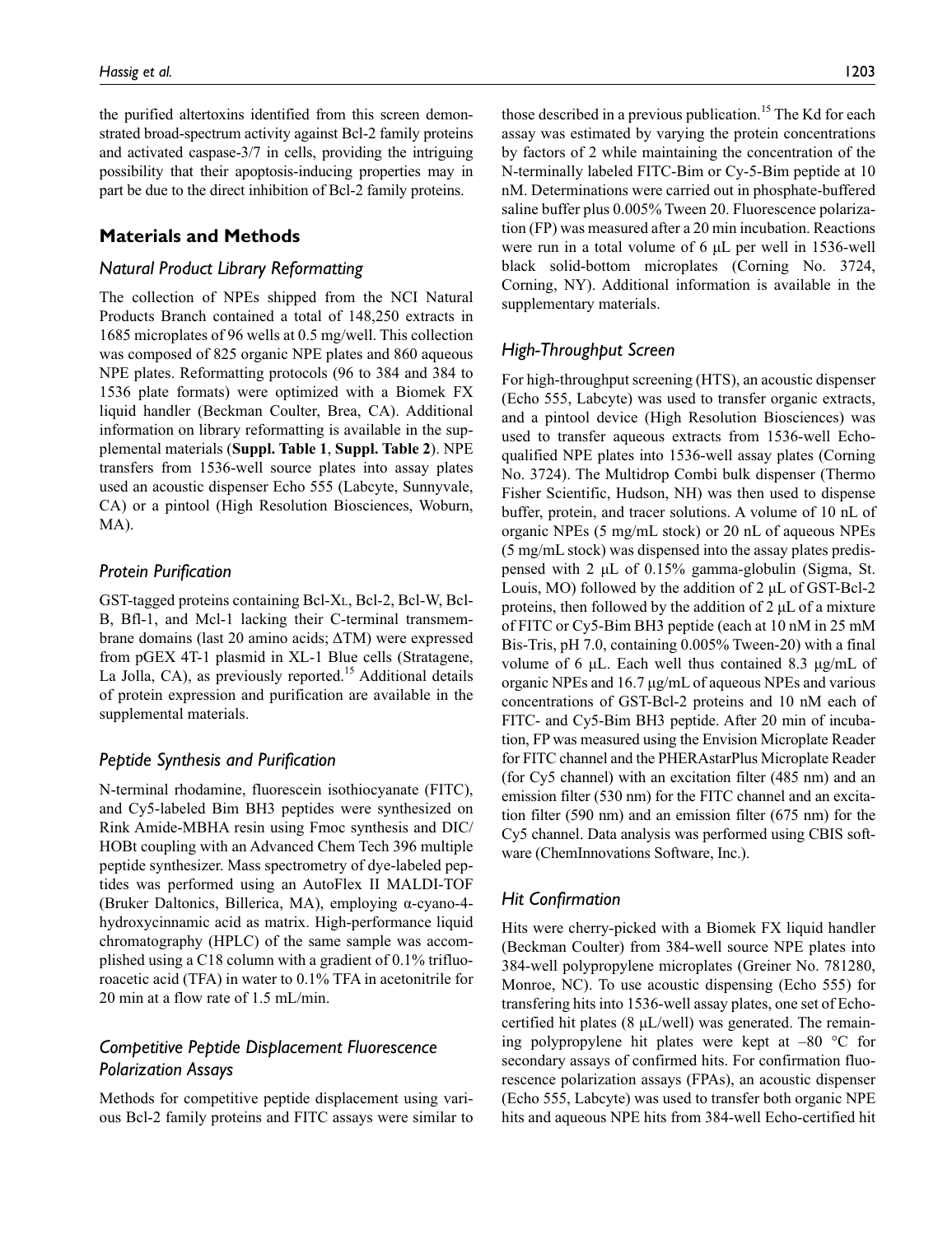plates into 1536-well assay plates (Corning No. 3724) in quadruplicate. The FPAs were performed as described above.

## *Cell Culture and Caspase-3/7 Assay*

Reconfirmed NPE hits (30 µL each) were cherry-picked again from the hit plates (384-well polypropylene plates; see the Hit Confirmation section) into 384-well polypropylene plates (Greiner No. 781280) to generate hit doseresponse (DR) plates at five concentrations (5, 2.5, 1.25, 0.625, and 0.3125 mg/mL). Cells were seeded into 384-well microplates (Corning No. 3570) at a cell density of 10,000 cells/well for RS11846 or 5000 cells/well for Caco-2 in RPMI or MEM medium (25 µL/well), respectively. Cells were cultured at 37 °C with 5%  $\mathrm{CO}_2$  overnight prior to addition of NPE hits from DR plates in duplicate using a Biomek FX liquid handler (Beckman Coulter). Final NPE concentrations tested were 50, 16.7, 5.6, 1.9, and 0.6  $\mu$ g/mL. After incubation at 37 °C with 5%  $CO_2$ , 25 µL of ApoLive-Glo reagent (Promega, Madison, WI) was added, and luminescent signals were measured with an Envision microplate reader. The cell viability and caspase-3/7 activation were simultaneously determined according to the manufacturer's instructions.

# *Solid Phase Extraction Filtration and Bioassay-Guided Fractionation*

Approximately 20 mg of the resupplied crude extracts was suspended in an appropriate solvent to a known concentration. An aliquot of the original crude extract was transferred to a preweighed, bar-coded vial for evaporation as the assay validation sample. The remaining solution was filtered using an appropriate solid phase extraction (SPE) cartridge and eluted with additional solvent. All samples were filtered using commercially available SPE cartridges and accessories. The filtrate was then collected and placed into a preweighed, bar-coded vial. The solvent from the vials was removed under reduced pressure using a Genevac EZ 2 centrifugal evaporator with mild convection heating. All final vial content weights were determined on a FlexiWeigh automated vial-weighing workstation. Vials 1 (crude retest) and 2 (SPE filtered) were then tested in the appropriate FPAs after resuspension in appropriate solvents. FPAs were conducted as described above.

Extracts resupplied at 100 mg were filtered through the appropriate SPE cartridges as established for the corresponding 20 mg samples. The post-SPE filter eluent was evaporated to dryness to obtain an accurate sample weight. The residue was resuspended in a solvent compatible with the HPLC mobile phase (DMSO, MeOH, or aqueous mixtures of these solvents) and at a known concentration for

injection onto a Waters AutoPurification preparative liquid chromatography–mass spectrometry instrument with ultraviolet detection. The final step of the sample preparation for HPLC injection was particulate filtration using a 0.4  $\mu$ m PTFE cartridge. Fraction collection started at 0 min, stopped at 12 min, and was timed at 0.5 min intervals, generating a total of 24 fractions. Fractions (as well as crude and post-SPE samples) were retested at three concentrations in the appropriate FPAs (4, 12, and 25 µg/mL) in triplicate. The Echo 555 was used to transfer both organic and aqueous samples from source plates to assay plates. Additional information on the processing of 100 mg samples is described in the supplemental materials.

## *Isolation and Characterization of Altertoxins*

A detailed summary of the isolation and purification of altertoxins will be described elsewhere (manuscript in preparation). Briefly, the crude extract of the fungus was fractionated by C18 vacuum chromatography (Discovery DSC18 SPE) with a step gradient of  $H<sub>2</sub>O/MeOH$  to give fractions 2 (100% H<sub>2</sub>O), 3 (50 % H<sub>2</sub>O/MeOH), and 4 (100% MeOH). Fractions 2 and 3 were combined and subjected to Sephadex LH-20 chromatography (MeOH) to give altertoxin I. Additional purification of adjacent LH-20 fractions with semipreparative HPLC resulted in isolation of alterpherylenol. Fraction 4 was purified using semipreparative C18 HPLC to give altertoxin II. Compounds were identified by comparison of one- and two-dimensional NMR spectra and mass spectrometric data to published reports.<sup>16</sup>

## **Results and Discussion**

# *NPE Library Reformatting*

The Natural Products Branch of the NCI has amassed one of the largest and most diverse collections of NPEs in the world, totaling more than 180,000 samples from more than 50,000 source organisms. The library is composed of solvent-extracted samples obtained from terrestrial and marine biomass resources. The library samples were generated by taking a portion of each source material and dissolving it either with aqueous (milliQ water) or organic (typically 50:50 methylene chloride:methanol) extraction solvents to yield two extract solute classes, referred to as aqueous NPE and organic NPE, respectively. The majority of test samples are derived from terrestrial plants (approximately 100,000), with the remainder derived from marine plant, marine invertebrate, and microbial sources, and they are predominantly crude extracts (**Suppl. Fig. 1**). A total of 148,250 NPEs were transferred as dry films from NCI to our facility in a total of 1685 plates of 96 wells. Given the large number of samples in the NPE collection, the multitarget nature of the pilot screen, and the limited room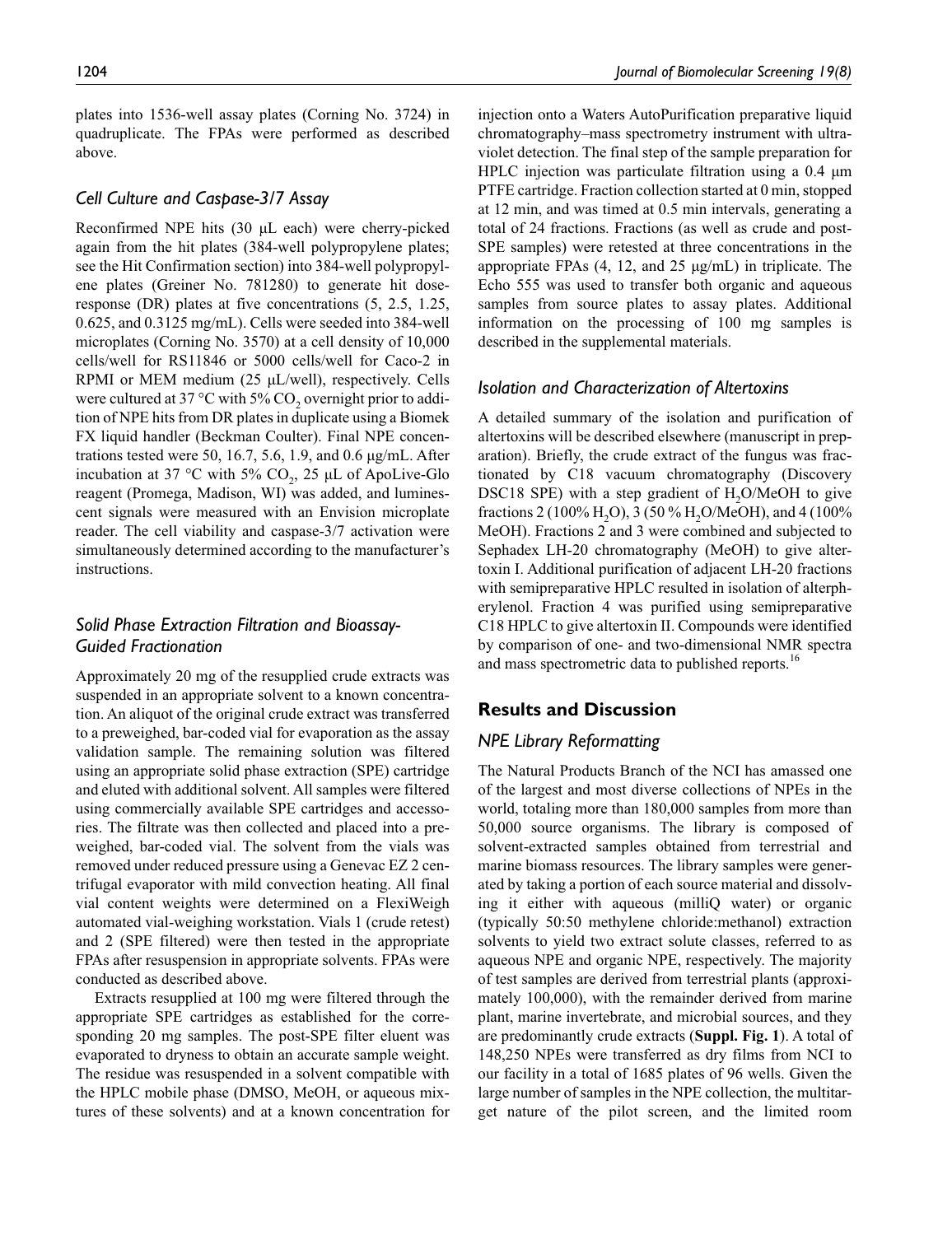temperature stability of crude extracts, converting the extract library and the assays into ultra-high-throughput 1536-well format was deemed paramount. To our knowledge, this high-density format has never been described with an NPE-based screen of this magnitude.

A series of experiments was conducted to determine the feasibility of solubilizing, replating, and transferring NPEs from 1536-well source plates to 1536-well assay plates. Methods were established to accurately and reproducibly transfer the NPEs in this high-density format using both pintool and acoustic transfer technologies (supplemental materials). Once transfer methods were validated, the dryfilm NPE 96-well plates received from the NCI repository were solubilized in bulk and stamped into Labcyte Echocertified 1536-well plates for future screening efforts. When not in use, all crude extract plates were maintained at –80 °C, and samples were thawed and visually assessed for solubility immediately prior to use. Efforts were also taken to limit freeze-thawing to two cycles prior to testing in bioassays.

#### *Assay Optimization and Miniaturization*

The antiapoptotic Bcl-2 family proteins function by sequestering various proapoptotic BH3-only proteins such as Bim and Bid, thereby modulating processes that control permeability of mitochondrial membranes and thus determine cell viability.<sup>7</sup> FP 384-well assays were developed previously to monitor the protein-protein interaction between antiapoptotic Bcl-2 proteins and the BH3-only proteins by using FITC-labeled Bim-derived peptides.<sup>17</sup> Assay windows were based on "no protein" controls, but these matched well with the positive control small molecule, ABT-737, a potent BH3 mimetic and inhibitor of certain Bcl-2 family proteins (Bcl-2,  $Bcl-X_L$ , and, to a lesser extent,  $Bcl-W$ ). Assay optimization was conducted to ensure that the FPAs could be miniaturized to 1536-well format with suitable assay statistics to ensure quality data sets from screening.

Despite the advantage of unparalleled chemical diversity offered by natural product mixtures, the presence of potential assay-interfering substances makes HTS of these collections challenging. Therefore, we took several steps to mitigate the interference of nuisance compounds during screening and later downstream assays. Two assay buffer components were included to limit the potential for interference from nonspecific binding and aggregation, $18,19$  including a non-ionic detergent (0.005% Tween 20) and an inert protein "scrubber," gamma globulin (0.05%).

Published reports have suggested NPEs interfere with blueshifted fluorescence wavelengths.<sup>20,21</sup> To minimize interference by substances causing fluorescence or light scattering, we generated an N-terminal–conjugated Bim peptide coupled to the red-shifted Cy5 dye. Protein titration studies indicated similar apparent Kd values for FITC-conjugated



**Figure 1.** (**A**) Bcl-2 family dual-channel fluorescence polarization assay schematic showing a representative target protein (Bcl-2) expressed as a GST fusion protein. The BH3 only proapoptotic Bim peptide with conjugated fluorescent label (fluorescein isothiocyanate [FITC] or Cy5) is incubated with the Bcl-2 binding partner, resulting in binding and high-milliP (mP) polarization. Incubation with natural product extracts (NPEs; represented by blue geometric shapes) that contain the BH3 mimetic compound results in binding of the mimetic and abrogation of the Bim interaction, leading to low mP and reduction in fluorescence polarization (FP). (**B**) Two-dimensional scatterplot representation of a dual-color FP screening experiment of an NPE test plate against the Bcl-2 assay. Data are plotted as the percentage inhibition of the Cy5-Bim readout (*y* axis) versus the percentage inhibition of the FITC readout (*x* axis). Values scoring >50% inhibition in both channels are boxed and used to calculate the hit rate (1.8%). (**C**) Calculation of percentage inhibition of all NPEs tested from the same test plate as determined for FITC-Bim (top, green) or Cy5-Bim (bottom, red) channels alone.

and Cy5-conjugated Bim peptides against the six Bcl-2 family targets. Titration curves were similar for both Bim peptides when tested alone or in combination, demonstrating the feasibility of testing samples with both peptides simultaneously (dual-color FPA; **Fig. 1A**; **Suppl. Fig. 2**; **Suppl. Table 3**). We observed that a subset of assays had a high hit rate  $(>=2\%)$ , surprisingly even using the red-shifted detection wavelengths. This issue was partially resolved through the application of the dual-color FPA. Reading assay wells in both red and green channels, we identified potential hits in either channel. Extracts that hit in both channels were potentially more attractive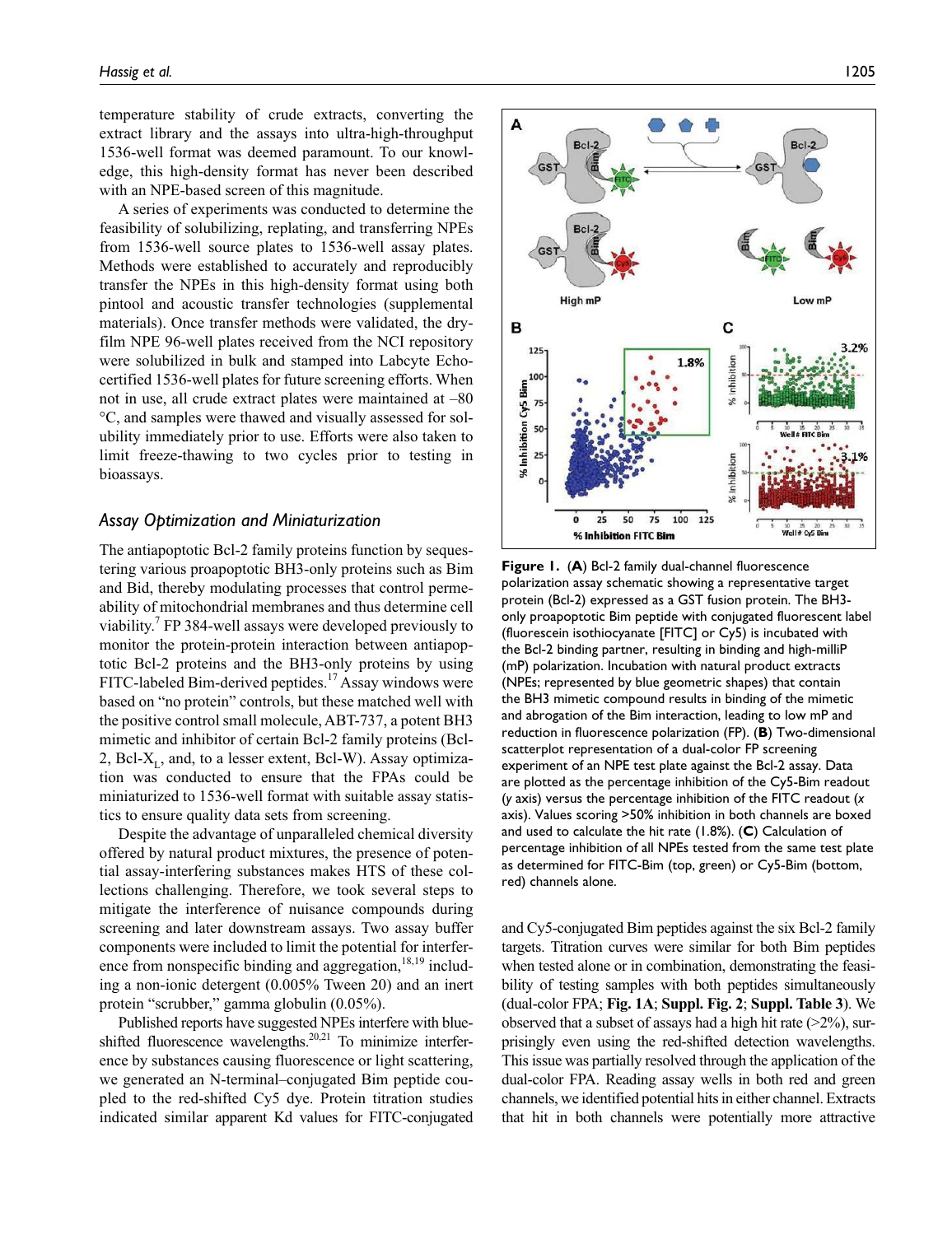candidates for follow-up. When an NPE test plate was run in the dual-color Bcl-2 assay, each individual channel registered hits of approximately 3%, whereas the overlap of extracts hitting in both channels was 1.8% when using a hit threshold of 50% inhibition (**Fig. 1B, C**).

In addition to incorporating dual-color probes in all Bcl-2 family assays in the primary screen, we monitored potential fluorescence interference by determining a fluorescence ratio (F\_ratio) for each test well. The F\_ratio is a comparison of the intrinsic fluorescence intensity of any given test well relative to the average fluorescence of the vehicle controls (F-ratio = F-total/MAX [positive control, negative control]). This calculation allows an assessment of the likelihood that a given NPE is either autofluorescent or, alternatively, is acting as a fluorescence quencher in the assay. Overall, Z′ values were between 0.71 and 0.91 for all targets using final optimized assay conditions (**Suppl. Table 4**). The assay modifications described were designed to limit the potential for interfering substances to register as hits in the primary screen; however, we could not eliminate this potential completely. As will be described later, downstream orthogonal assays were necessary to further validate hits. Ultimately, all assays met suitable assay statistics, including Z′-factor, hit rate, and reproducibility to warrant transition to HTS.

## *HTS and Hit Confirmation*

HTS of the NCI NPE library was conducted batchwise on a total of 106 source plates against 10 FPAs, resulting in the generation of HTS data on 1060 plates of 1536 wells. Assay execution was directly coupled with compound plate production to minimize the time crude extracts were kept at ambient temperature. Briefly, up to 14 source plates—each batch consisting of equal numbers of organic extract plates (transferred using acoustic dispensing) and aqueous extract plates (transferred using pintool)—were replicated into 10 assay plates for a total of up to 140 assay plates per batch. One replicate from each source was then screened against one of the target FPAs. All assays were assembled and conducted in a similar fashion on identical equipment, with the only differences centering on the target protein and target protein concentrations.

All screening data were uploaded and processed in the CBIS HTS data management system (ChemInnovation Software, Inc.). All of the 1060 screened plates met the Z-factor ≥0.5 criteria. A histogram distribution of extract activity relative to controls for all Bcl-2 targets is shown in **Figure 2A**. The majority of extracts were inactive against all targets, although the average activity of the negative controls is not centered with the peak of inactive NPEs, suggesting a weak background inhibition by a common component present in the extracts. The overall HTS statistics are further summarized in **Table 1**. In general, all assays demonstrated good



**Figure 2.** (**A**) High-throughput screening compilation histogram showing distribution of natural product extracts (NPE; gray) relative to vehicle control (blue) and positive control (green) for all six Bcl-2 targets screened. Three-dimensional bar graph representation of hit rate distribution across NPE collection versus Bcl-2 family target for (**B**) aqueous and (**C**) organic extracts. The *y* axis indicates the percentage hit rate for each assay target/source combination tested. A color-coded legend is shown to the right of the bar graph that indicates the source of NPE. T. Plants = terrestrial plants, microbes; M. Plants = marine plants; M. Invert = marine invertabrates.

signal windows ranging from 18.8-fold to 38.6-fold, with robust signal to background. The average Z-factor ranged from 0.72 to 0.83. After data processing, results were generated for the 1,482,580 NPE wells screened. By applying hit criterion of inhibition  $\geq 50\%$  in the FITC channel and an F ratio between 0.5 and 1.5, we identified a total of 4037 hits for the 10 assay targets. Activity in the Cy5 channel was not included in the hit cutoff criteria, thus reducing the possibility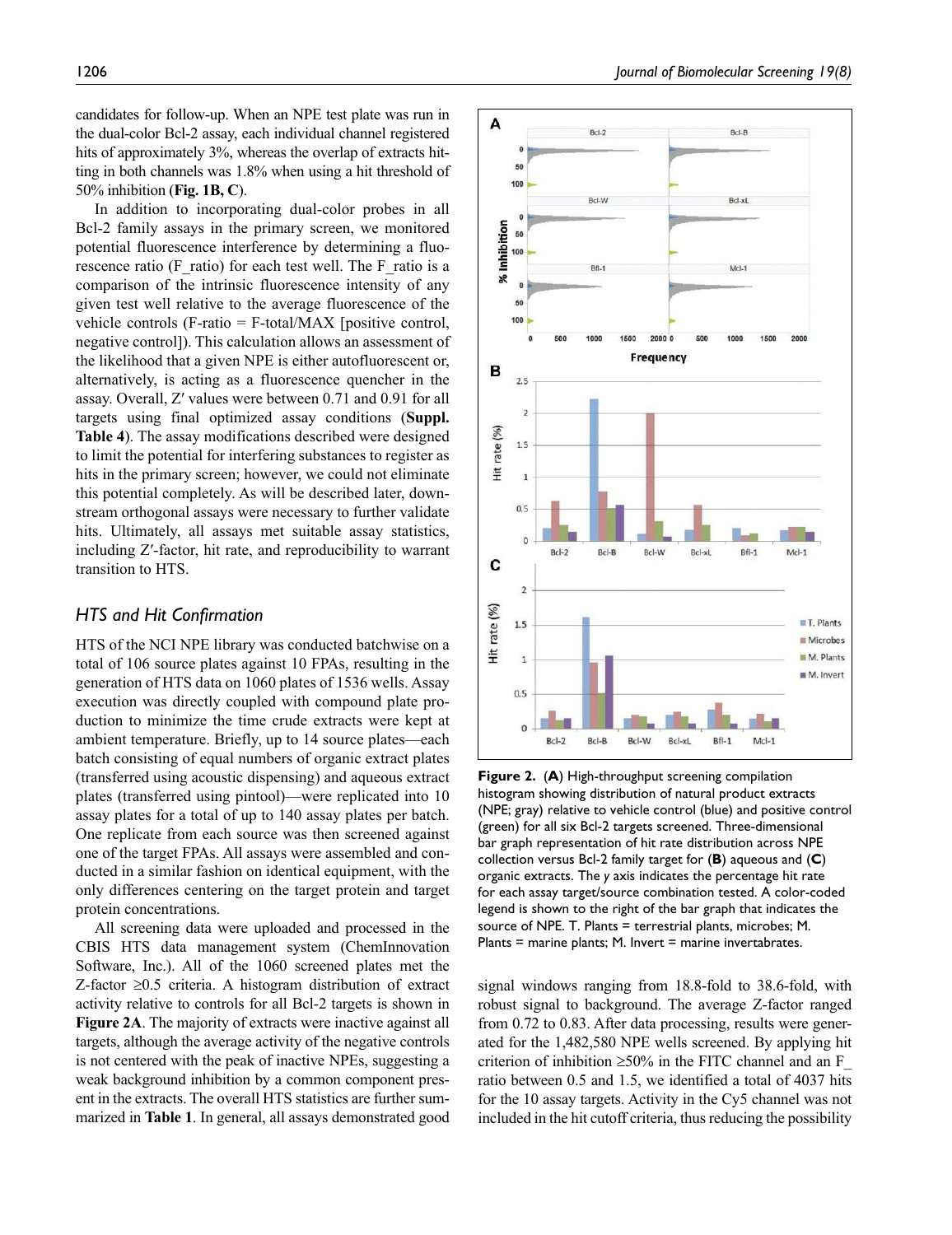| Target Protein | Signal/Background | Signal/Noise | Z-Factor | Signal Window |
|----------------|-------------------|--------------|----------|---------------|
| Bcl-2          | 9.36              | 19.59        | 0.72     | 18.83         |
| Bcl-B          | 8.16              | 47.05        | 0.83     | 38.59         |
| Bcl-W          | 8.06              | 37.69        | 0.81     | 30.76         |
| Bcl-XL         | 8.71              | 36.95        | 0.81     | 32.99         |
| $Bfl-1$        | 6.30              | 27.49        | 0.75     | 21.69         |
| Mcl-1          | 6.64              | 29.20        | 0.75     | 23.63         |

**Table 1.** Bcl-2 Family High-Throughput Screening Statistics.

|  |  | Table 2. High-Throughput Screening Hit Confirmation Statistics. |  |  |
|--|--|-----------------------------------------------------------------|--|--|
|--|--|-----------------------------------------------------------------|--|--|

| <b>Target Protein</b> | <b>FITC Primary</b><br><b>Hits</b> | <b>FITC Confirmed</b><br><b>Hits</b> | FITC %<br>Confirmation | FITC/Cy5 Primary<br><b>Hits</b> | FITC/Cy5<br><b>Confirmed Hits</b> | FITC/Cy5 %<br>Confirmation |
|-----------------------|------------------------------------|--------------------------------------|------------------------|---------------------------------|-----------------------------------|----------------------------|
| $Bcl-2$               | 34 I                               | 145                                  | 43                     | 99                              | 72                                | 73                         |
| Bcl-B                 | 2264                               | 670                                  | 30                     | 276                             | 60                                | 22                         |
| Bcl-W                 | 515                                | 3 I I                                | 60                     | 134                             | 44                                | 33                         |
| Bcl-X                 | 347                                | 164                                  | 47                     | 55                              | 26                                | 47                         |
| $Bfl-1$               | 323                                | 55                                   |                        | 25                              |                                   |                            |
| Mcl-1                 | 247                                | 40                                   | 16                     |                                 |                                   |                            |

High-throughput screening hit criteria defined as inhibition ≥50% in the fluorescein isothiocyanate (FITC) channel and an F\_ratio between 0.5 and 1.5. Confirmation hit criteria was defined as two of four replicates achieving inhibition of ≥40% and an F\_ratio between 0.5 and 1.5.

of missing false-negatives and allowing retrospective comparison of dual-color versus single-color hit confirmation rates. By running all targets simultaneously, an initial assessment of target selectivity for extracts was possible. Many of the hits register as active on more than one target. As a result, the number of unique Bcl-2 family active hits was 2962. Of these hits, 2312 NPEs were active against only one Bcl-2 family target assay. Interestingly 524 NPEs hit more than one target but were restricted to members of the Bcl-2 family over the cIAP targets (not shown).

To identify trends, screening data were analyzed in several ways to assess hit distribution across the targets, extract solvents, and extract sources. Among all targets screened, Bcl-B has a significantly higher number of hits, approximately three times higher than the next highest target, Bcl-W. Interestingly, among the antiapoptotic Bcl-2 family proteins, Bcl-B displays differences in its BH3 binding domain and binding partner preference relative to other family members. This may be related to its apparent promiscuity.<sup>22,23</sup> With respect to extract solvent, the hit rate was higher for aqueous samples versus organic (ranging from 20% to 45% higher) for all targets except Bfl-1. For technical reasons, aqueous samples were tested at twice the concentration relative to organic samples, which may in part account for the relative hit distribution.

**Figures 2B and 2C** show the distribution of hit rate per extract source in aqueous and organic solvent, respectively. The majority of Bcl-B hits come from terrestrial plant extracts. As previously alluded, there may be a common plant-derived agent(s) (e.g., tannins) for which this target (and/or assay) is particularly sensitive. On average, the hit rates of the microbial-derived extracts were higher than the other three types of extracts and appear disproportionally high relative to their representation in the library. Only one hit was found in aqueous extracts derived from marine plant sources for Bcl-X<sub>L</sub> and Bfl-1 targets. Interestingly, the average hit rates from organic extractions of the microbial sources were higher than the other three sources, with the exception of Bcl-B. This was also generally true in the aqueous extracts and was particularly striking in the case of Bcl-W (nearly 2% hit rate). The direct explanation for these findings is unclear at this time.

Cherry-pick confirmation studies were conducted in quadruplicate on all hits identified in the primary HTS. Data from confirmation assays on 2962 Bcl-2 family active NPEs were uploaded into the CBIS database to identify confirmed NPEs and determine the confirmation rate and other screening statistics. Data for all test plates were of high quality (Z′ factor  $\geq 0.5$ ) with an average Z' factor of 0.7. Final confirmation criteria were chosen to be more inclusive with respect to confirmed hits, specifically, using the criteria in which two of the four replicates satisfied inhibition of ≥40% and an F\_ratio between 0.5 and 1.5 resulted in 994 unique NPE to follow up in orthogonal assays. Surprisingly, the confirmation rate for the dual positive extracts was not consistently higher than that for the FITC channel alone, with only Bcl-2 showing a higher confirmation rate and Bcl-W, Mcl-1, and Bfl-1 showing notably lower confirmation rates (**Table 2**). The confirmation rate was not uniform across targets, with Bfl-1 and Mcl-1 having a lower hit confirmation rate (16% and 17%,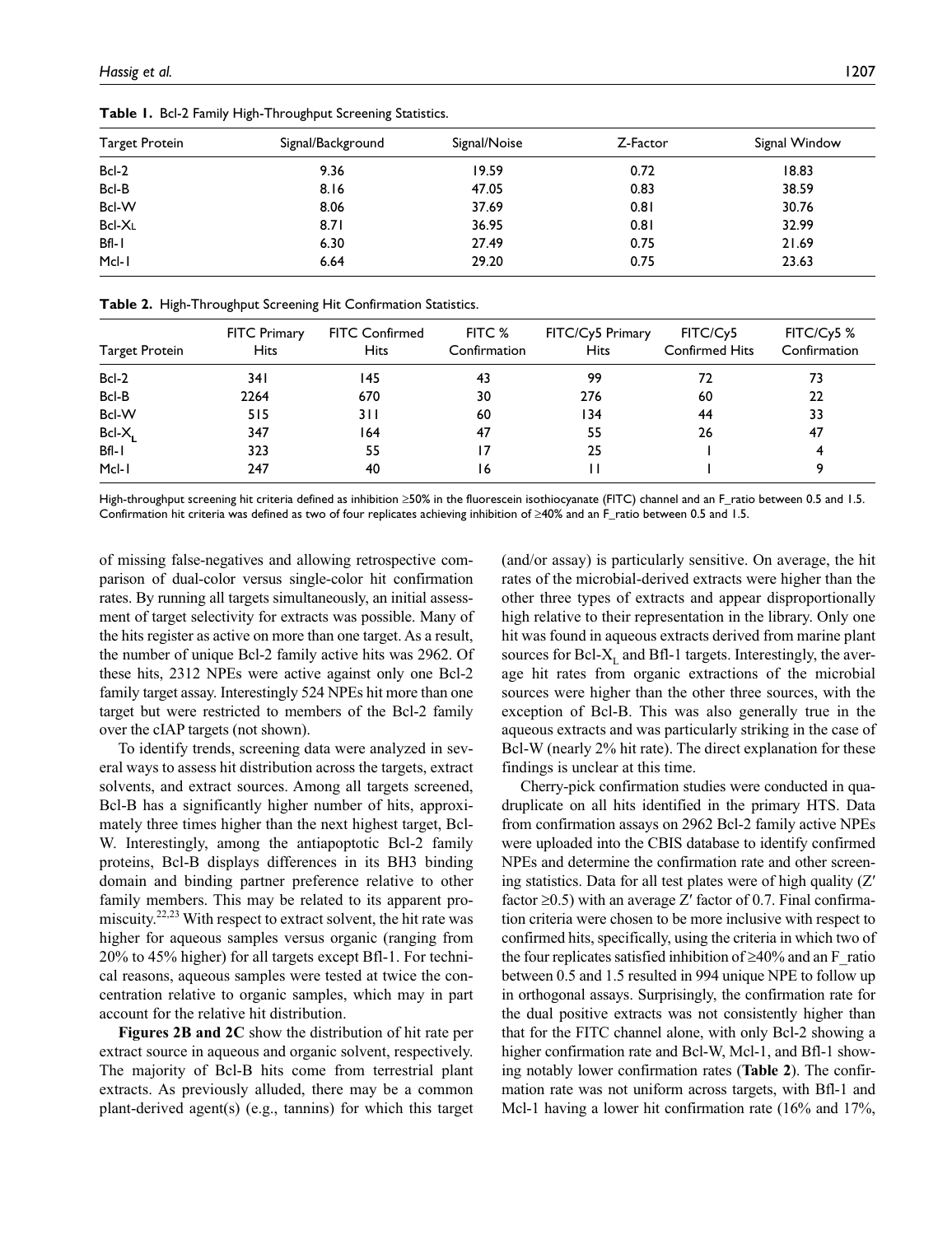respectively) relative to other targets. This was also true for these targets when applying the dual positive confirmation criteria. Reasons for the very low confirmation rates of these targets/assays are not clear, although the signal to background for these two assays was somewhat lower than the other assays screened, potentially giving rise to a higher falsepositive rate. Overall, the FITC hit confirmation rate ranged from 16% to 60% across the targets.

## *Cell-Based Orthogonal Assays*

After confirming the activity of crude extracts in the FPAs, active samples were re–cherry-picked and tested in a functional cellular assay to further validate them as containing proapoptotic Bcl-2 family inhibitory activity. Inhibitors of the Bcl-2 family are reported to induce caspase-dependent cell death by liberating the proapoptotic BH3-only proteins (e.g., Bim, Bid, Bad) from their antiapoptotic partners, leading to mitochondrial outer membrane permeabilization (MOMP) via Bax and Bak. MOMP results in the release of cytochrome-*c* and other proapoptotic factors in the assembly of the apoptosome. This in turn activates caspase-9 and subsequent downstream executioner caspases (caspases-3 and  $-7$ ).<sup>7,24</sup> Therefore, we tested confirmed hits for their ability to activate caspase-3/7 in tumor cells. We simultaneously monitored cell viability and caspase-3/7 activation using a single multiplex assay (ApoLive-Glo, Promega) to determine the ability of extracts to induce programmed cell death. Importantly, in addition to being an orthogonal cellbased assay, the caspase-3/7 activity was monitored using a luminescent readout, thereby providing a non–fluorescentbased measurement of extract bioactivity.

Previous studies have demonstrated that human leukemia and lymphoma-derived cancer cell lines overexpress a diversity of antiapoptotic Bcl-2 family members, which likely contributes to their resistance to apoptosis.<sup>25</sup> As such, the lymphoma cell line RS11846 was used to evaluate NPEinduced apoptosis via interference with Bcl-2, Bcl- $X_L$ , Bcl-W, Mcl-1, and Bfl-1, because these cells have been shown to express detectable levels of these antiapoptotic genes.<sup>25</sup> Caco-2 cells express higher levels of Bcl-B relative to other cell lines and were therefore selected as a second cell line to assess cellular activity against this target.

We confirmed the ability of the potent nanomolar Bcl-2 inhibitors, ABT-737 and ABT-263, to induce caspase-3/7 activity in RS11846 cells within 6 h of treatment (**Suppl. Fig. 3A)**. As expected, ABT-737 and ABT-263 activated caspases much more potently than a less active enantiomer (ABT-ent). A similar level of caspase induction was observed in Caco-2 cells, albeit effects on cell viability remained modest at these time points (**Suppl. Fig. 3B**). Gossypol, a broad-spectrum micromolar inhibitor of Bcl-2 family proteins, displayed much less potent caspase activation and modest effects on viability.

The highest NPE concentration tested was 50  $\mu$ g/mL, which is approximately fivefold higher than the NPE concentrations used in primary screening. All cell-based assays were performed in 384-well format, and confirmed hits were directly cherry-picked from intermediate plates in five-point concentration response in triplicate. Effects on viability in this assay using potent target selective inhibitors was modest at both the 6 h and 24 h time points. Moreover, relatively few NPEs tested showed significant effects on cell viability under the conditions tested. As a consequence, hit validation criteria focused on caspase activation wherein an extract registered as a hit if the average caspase induction (measured as an increase in luminescence) was greater than the average induction of the negative control plus three times the standard deviation of the sample and negative control. The range of caspase induction achieved by NPEs (2- to 10-fold) was generally less than that observed for 10 µM ABT-737 (15-fold induction) but was similar or superior to effects observed using gossypol and related analogs at  $\sim$ 20  $\mu$ M final concentration. In fact, some NPEs actually demonstrated greater than 10-fold induction of caspase activity, even at concentrations below 10 µg/mL. A total of 167/994 NPEs met validation criteria, representing a hit validation rate of approximately 17%. This hit validation rate demonstrates a considerable level of enrichment given that only 1 of 128 (<1%) randomly selected NPEs was active in the caspase-3/7 assay (data not shown). **Figure 3** shows the distribution of caspase-3/7 activation across both cell lines for NPEs meeting threshold criteria. Caspase activation was observed to similar extents in both Caco-2 (**Fig. 3A**) and RS11846 cells (**Fig. 3B**). Maximal caspase induction was not necessarily observed at the highest concentration tested; in fact, some of the most effective extracts induced maximal activation between 1.9 µg/mL and 5.6 µg/mL. Although the majority of NPEs induced modest caspase activation (2- to 5-fold), some induced caspases up to 15-fold. In general, caspase induction was more dramatic at 6 h versus 24 h, particularly for organic extracts. The decline in caspase activity at 24 h may be a reflection of reduced cell health or extract stability at later time points.

The majority of cell-active NPEs were derived from organic extracts, possibly as a consequence of better cell permeability properties intrinsic to these agents. Nonetheless, several potent actives were identified from aqueous sources. Terrestrial plant extracts represented the source with the most abundant cell-active samples, 108 in total. This was followed by microbial samples, with 34 total extracts. Both single-target and broad-spectrum active NPEs were represented in the validated hit set. At this stage, validated hit extracts demonstrated reproducible activity in the biochemical assay as well as activity in the cellular caspase assay. The cell-based caspase-3/7 induction data—in conjunction with source extraction information and resupply availability was used to guide the selection of extracts for bioassayguided fractionation.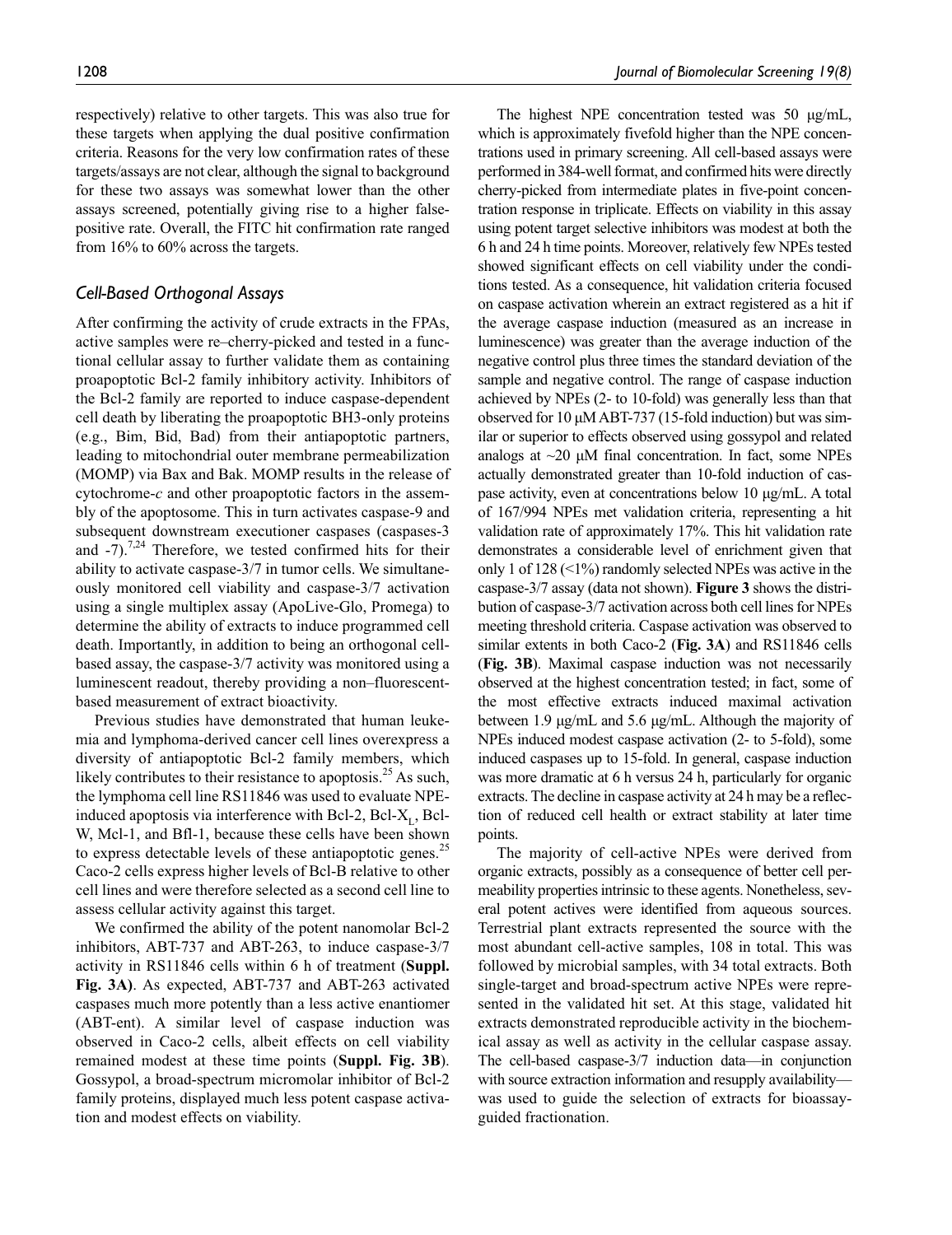

**Figure 3.** Summary of caspase activity of confirmed natural product extract (NPE) hits. Fold caspase-3/7 activation of all confirmed extract hits tested in (**A**) Caco-2 colorectal cancer cells and (**B**) RS11846 lymphoma cells after 6 h and 24 h posttreatment. All extracts were tested at five concentrations, as indicated along the *y* axis. For a given concentration, each colored circle represents a specific NPE, where the average fold-caspase activation (relative to vehicle control, set to 1) is indicated along the *x* axis. All results generated using the multiplex ApoLive-glo (Promega) assay.

# *SPE and Bioassay-Guided Fractionation of Validated Hits*

Once validated cell-active extracts were identified, the purification and isolation of pure active natural products was initiated. All subsequent steps required independent resupply of crude material from NCI. As a first step toward purification, SPE was applied to a 20 mg resupply of all active crudes to remove potential materials that might interfere with biochemical assays or with subsequent HPLC-based fractionation steps (e.g., salts, tannins, saponins, polymers). Following removal of nuisance and interfering components, the samples were retested for activity in the primary assays. If bioactivity was retained, or preferably enriched, the NPE was selected for column chromatography. Active samples for HPLC chromatography were prepared from a second independent 100 mg resupply of crude extract and processed (**Fig. 4A**). Following SPE filtration, the samples were loaded onto the appropriate HPLC column, and fractions were collected and processed for bioassay. Approximately one-third (56/157) of the resupplied crude NPEs retained bioactivity in the respective biochemical FPAs following SPE and first-round HPLC fractionation, further increasing confidence that tractable bioactive components were present in these mixtures.

Subsequent to the initial round of HPLC fractionation and bioassay, a comprehensive review of fractionated bioactivity profiles, as well as an assessment of extract complexity (analytical and structural data) and potential for resupply, was conducted for all extracts. Following this review, extracts were prioritized and selected for iterative bioassay-guided purification and identification of discrete pure substances of biological and potential drug development interest. To date, these efforts have led to the identification of several purified or nearly pure natural products, of which three represent novel structures. A more detailed

description of these activities and results will be described elsewhere (manuscript in preparation).

Among the compounds isolated are three related perylene quinone mycotoxins (**Fig. 4B**). Altertoxins I and II and alterperylenol (x-y) were isolated from the fungus *Alternaria alternata* after several rounds of chromatography and display robust broad-spectrum activity against all Bcl-2 family targets, with limited activity against an unrelated target, Hsc-70 (**Fig. 4C, D**). These purified fractions inhibit the Bcl-2 Bim interaction between 80% and 100% at 25 µg/mL and even show significant inhibition (>40%) at the lowest concentrations tested, whereas they display only weak activity against the unrelated protein (Hsc70) at the highest concentration tested. Previous reports suggest these agents may be genotoxic and mutagenic.26,27 Alterpyrelenol was shown to inhibit telomerase with an IC<sub>50</sub> of 30  $\mu$ M.<sup>28</sup> We tested the purified compounds (fractions F\_0020, F\_0054, and F\_0130) in the cellular caspase- $3/7$ assay against RS11846 lymphoma cells using a similar protocol to that implemented during hit validation. As seen in **Figure 4E**, both F\_0020 (altertoxin II) and F\_0130 (alterperylenol) robustly activate caspase-3/7 at 6 h in cells at concentrations as low as 3.16 µg/mL. The level of caspase activation was more than 70% that of ABT-737 at 10 µM, indicating fairly robust and rapid apoptosis following treatment with these compounds. Caspase induction increased with compound concentration up to the second highest dose  $(12.5 \text{ µg})$ mL). The reduced activation at the highest concentration (25 µg/mL) may be a consequence of reduced cell count or compound solubility. The original crude extract containing the altertoxins required higher concentrations (50 µg/mL) to induce significant caspase activity (not shown). These results are consistent with the enriched apoptotic activity being derived from the purified compounds. Curiously, altertoxin I failed to activate caspases under these conditions, possibly due to reduced cell permeability or solubility in cellular media,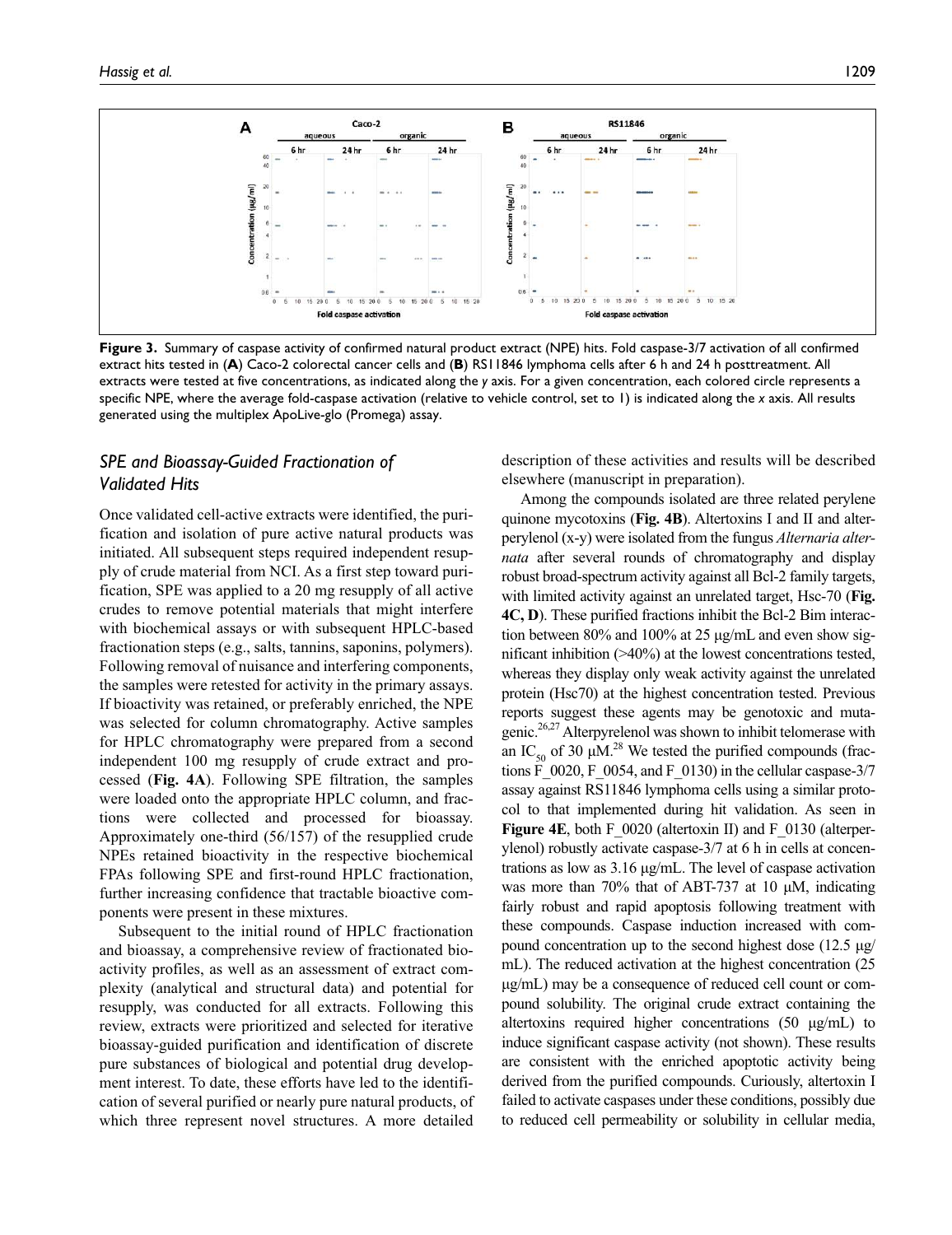

**Figure 4.** (**A**) Standard workflow for first-round natural product extract (NPE) fractionation. A 100 mg resupply of crude NPE was processed using solid phase extraction (SPE), and precleaned material was further filtered using PTFE membrane prior to highperformance liquid chromatography fractionation into an initial 24 fractions. Samples of the crude NPE and all subsequent purification steps were retained and, all samples were tested in the fluorescence polarization (FP) assay. (**B**) Chemical structures of altertoxins and gossypol. (**C**) Fractions (F\_0020, F\_0054, F\_0130) containing purified altertoxins were tested at three concentrations in Bcl-2 family FP assays, and percentage inhibition of fluorescein isothiocyanate (FITC)–Bim binding is indicated on the *y* axis. The F\_ratios for all samples were within the acceptable range of 0.5 to 1.5. (**D**) Fractions (F\_0020, F\_0054, F\_0130) containing purified altertoxins were tested at three concentrations in the FP counterscreen assay (Hsc70), and percentage inhibition of FITC-Bim binding is indicated on the *y* axis. (**E**) Activity of isolated altertoxin-containing fractions (F\_0020, F\_0054, F\_0130) in cell-based caspase activation assay at concentrations indicated in RS11846 lymphoma cells. Caspase fold-activation (relative to ABT-737 at 10 µM = 100%) was determined at 6 h posttreatment.

although further studies are necessary to confirm these hypotheses. Caspase activation has not been reported previously for any of the altertoxin compounds. The altertoxins share some structural similarity to the known Bcl-2 family inhibitor gossypol, suggesting a potentially related mechanism of inhibition. Like the altertoxins and gossypol, many of the samples isolated thus far contain polyphenolic substructures, likely reflecting a combination of the inherent sensitivity of the assays and/or targets to this class of compounds and the abundance of these compounds within the extract collection.

In summary, we have completed a parallel, multitarget HTS campaign against nearly 150,000 NPEs in highdensity 1536-well format. The antiapoptosis Bcl-2 family proteins screened in this project represent oncology targets that garner significant clinical interest. A total of 994 NPEs were confirmed as active against one or more Bcl-2 family targets, with 17% of these also inducing caspase-3/7 activation in tumor cells. Reconfirmation and orthogonal testing in cell-based assays enabled the identification of NPEs for bioassay-guided fractionation and isolation. However, the complex nature of crude extract mixtures and the potential for isolating nuisance compounds make this screening approach challenging. Further studies are required to elucidate the mechanisms of action of the pure natural products identified. Notwithstanding these limitations, our results demonstrate the feasibility of uHTS of natural product libraries to discover leads for therapeutically active natural product substances.

### **Acknowledgments**

We thank Antimone Dewing for technical assistance with cellular assays and Drs. Barbara Mroczkowski, Shizuko Sei, Neal Green, and Bill Moore for scientific discussions.

#### **Declaration of Conflicting Interests**

The authors declared no potential conflicts of interest with respect to the research, authorship, and/or publication of this article.

#### **Funding**

The authors disclosed receipt of the following financial support for the research, authorship, and/or publication of this article: This project has been funded in whole or in part with federal funds from